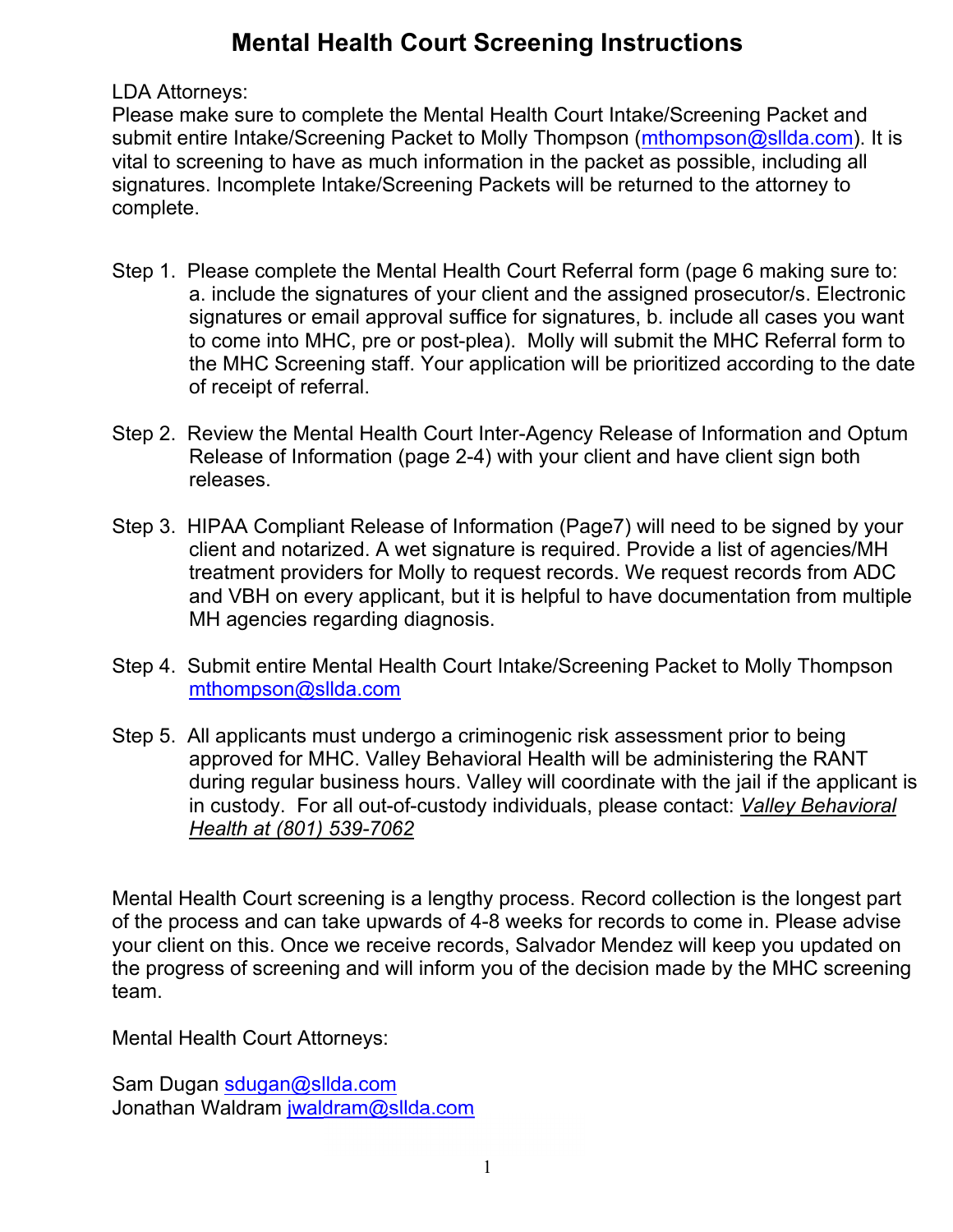#### **MENTAL HEALTH COURT**

INTAKE / SCREENING PACKET

| Attorney:                                                                                                                                                                                                                                                                                                                                                                               |                                                                                                                                                                                                                                                                                                                                             |                                                                                                                                                                                                                                                                                    | Prosecutor:                                                                                                                                                                                                                                                                                                                                                                                                                                    |                                                                                                                                                                                                                                                                                                    |
|-----------------------------------------------------------------------------------------------------------------------------------------------------------------------------------------------------------------------------------------------------------------------------------------------------------------------------------------------------------------------------------------|---------------------------------------------------------------------------------------------------------------------------------------------------------------------------------------------------------------------------------------------------------------------------------------------------------------------------------------------|------------------------------------------------------------------------------------------------------------------------------------------------------------------------------------------------------------------------------------------------------------------------------------|------------------------------------------------------------------------------------------------------------------------------------------------------------------------------------------------------------------------------------------------------------------------------------------------------------------------------------------------------------------------------------------------------------------------------------------------|----------------------------------------------------------------------------------------------------------------------------------------------------------------------------------------------------------------------------------------------------------------------------------------------------|
| Full Name:                                                                                                                                                                                                                                                                                                                                                                              |                                                                                                                                                                                                                                                                                                                                             | DOB:                                                                                                                                                                                                                                                                               | SS#:                                                                                                                                                                                                                                                                                                                                                                                                                                           |                                                                                                                                                                                                                                                                                                    |
| Is client a Veteran?                                                                                                                                                                                                                                                                                                                                                                    |                                                                                                                                                                                                                                                                                                                                             | Custody Status:                                                                                                                                                                                                                                                                    | Phone Number:                                                                                                                                                                                                                                                                                                                                                                                                                                  |                                                                                                                                                                                                                                                                                                    |
| $\Box$ Yes<br>$\Box$ No.                                                                                                                                                                                                                                                                                                                                                                |                                                                                                                                                                                                                                                                                                                                             | Where will client be living if they are involved in MHC? (Specify if Homeless)                                                                                                                                                                                                     |                                                                                                                                                                                                                                                                                                                                                                                                                                                |                                                                                                                                                                                                                                                                                                    |
| Insurance? Circle One<br>Medicare Medicaid Unfunded Private Insurance:                                                                                                                                                                                                                                                                                                                  |                                                                                                                                                                                                                                                                                                                                             |                                                                                                                                                                                                                                                                                    |                                                                                                                                                                                                                                                                                                                                                                                                                                                |                                                                                                                                                                                                                                                                                                    |
| Is client legally competent?<br>$\boxtimes$ Yes. Proceed to next question.                                                                                                                                                                                                                                                                                                              |                                                                                                                                                                                                                                                                                                                                             | □ No. Make a referral to LDA Social Service Coordinators to screen for competency if case involves a felony.                                                                                                                                                                       |                                                                                                                                                                                                                                                                                                                                                                                                                                                |                                                                                                                                                                                                                                                                                                    |
| Does the client report a diagnosis of any of the following:<br>Schizophrenia                                                                                                                                                                                                                                                                                                            |                                                                                                                                                                                                                                                                                                                                             | <b>Bipolar Disorder</b>                                                                                                                                                                                                                                                            | □Schizoaffective Disorder                                                                                                                                                                                                                                                                                                                                                                                                                      |                                                                                                                                                                                                                                                                                                    |
| $\Box$ No. This client is not eligible for Mental Health Court.<br>Are there records verifying the above diagnosis?                                                                                                                                                                                                                                                                     |                                                                                                                                                                                                                                                                                                                                             | □ Yes. Identify each treating agency/Physician/MH Counselor listed below □ No. Schedule a private MH Evaluation with a provider                                                                                                                                                    |                                                                                                                                                                                                                                                                                                                                                                                                                                                |                                                                                                                                                                                                                                                                                                    |
| $\boxtimes$ ADC – SL County<br><b>Alta View Hosp</b><br><b>Cornerstone Coun</b><br><b>Criminal Just. Svcs</b><br>$\Box$<br><b>Granger Med Clinic</b><br><b>4th Street Clinic</b><br>$\Box$<br>ExodusHealth-WV<br>ExodusHealth-Mag<br>$\Box$<br><b>Intermtn Med Ctr</b><br><b>Highland Ridge</b><br><b>Hopeful Beginnings</b><br>┓<br>┑<br><b>Hunter Clinic</b><br><b>Jordan Meadows</b> | □ Jordan Valley Hosp<br>JV Hosp-WV / Pioneer<br>$\Box$ St. Mark's Family Me<br>□ LDS / Cottonwood<br>$\Box$ Lone Peak Hosp<br><b>Memorial InstaCare</b><br>П<br>$\Box$ Maliheh Clinic<br>$\Box$ Primary Children's<br>Riverton Med Center<br>Sequoia Counseling<br>$\boxtimes$ Valley Beh. Health<br>$\Box$<br><b>Social Security Admin</b> | SL Beh. Health Hosp<br><b>SLRMC (Holy Cross)</b><br>□ Logan Regional<br>St. Mark's Hospital<br>□ Ogden Regional Hosp.<br>П<br>$\Box$ PolizziClinic / Impact MH $\Box$ U of U Medical Center<br>$\Box$ U of U Redwood<br>□ U of U Sugar House<br>□ American Fork Hosp<br>$\Box$ VOA | <b>Bear River MH</b><br>$\Box$ Cache Valley Hosp<br>$\Box$ SL Clinic- IHC<br>McKay-Dee Hospital<br>$\Box$ Utah Valley Reg Hosp<br>Weber Human Services □ San Jan Counseling Ctr □ Comm. Health Clinic<br>□ UNI (Huntsman MH Inst) □ Bountiful InstaCare<br>$\Box$ U of U Greenwood Clinic $\Box$ Davis Community Hosp $\Box$ InstaCare<br>Lakeview Hospital<br>$\Box$ Layton Hospital<br>$\Box$ Utah State Hosp<br>□ Orem Community Hosp □ Dr. | □ Timpanogos Reg Hosp<br><b>Wasatch Mental Health</b><br>4CornersComm Beh Health<br>Central UT Counsel Ctr<br>□ Northeastern Counsel Ctr<br>SW Beh. Health Center<br>□ Davis Behavioral Health □ Summit - Health U Ctr<br>Social Worker<br>□ Counselor____________<br>D Dr. ______________________ |
| 1.                                                                                                                                                                                                                                                                                                                                                                                      |                                                                                                                                                                                                                                                                                                                                             | custody. For all out-of-custody individuals, please contact: Valley Behavioral Health RANT Administrator at (801) 539-7062                                                                                                                                                         |                                                                                                                                                                                                                                                                                                                                                                                                                                                | All applicants must undergo a criminogenic risk assessment prior to being approved for MHC. Valley Behavioral Health will be<br>administering the RANT during regular business hours at the number listed below. Valley will coordinate with the jail if the applicant is in                       |
| B. Medication compliance                                                                                                                                                                                                                                                                                                                                                                | A. Weekly court reviews (Tuesdays or Fridays)<br>C. Applicants must reside in Salt Lake County.<br>D. No alcohol or illegal drug use<br>E. Daily/weekly/monthly mandatory treatment                                                                                                                                                         | 2. Have you educated your client about the requirements of Mental Health Court?<br>$\Box$ F. Random urinalysis<br>G. Must plead guilty<br>$\Box$<br>$\Box$ H. AP&P or CJS supervision                                                                                              | I. Probation length: Felony:36 months<br>MA: 24 months, MB: 12 months.                                                                                                                                                                                                                                                                                                                                                                         |                                                                                                                                                                                                                                                                                                    |
|                                                                                                                                                                                                                                                                                                                                                                                         |                                                                                                                                                                                                                                                                                                                                             | 3. Does your client understand all the requirements and choose to be involved in Mental Health Court?                                                                                                                                                                              |                                                                                                                                                                                                                                                                                                                                                                                                                                                |                                                                                                                                                                                                                                                                                                    |

4. Case transfers to Mental Health Court require an open misdemeanor or felony case in 3rd District Court. Upon acceptance into Mental Health Court, Justice Court cases must be appealed to District Court to transfer the case to Mental Health Court.

□ No. This client is not eligible for Mental Health Court.

□ Yes. Proceed with MHC Application process

- 5. The client must sign an Inter- Agency Release of Information for Screening, Optum Authorization for Release of Information, and the MHC Referral pleading which must be filed with the Mental Health Court clerk and emailed to the Mental Health Court Prosecutor.
- 6. Applicants must plead to a charge for inclusion in the program. The District Attorney's Office will determine whether the defendant receives a "plea in abeyance" or "condition of probation" offer.
	- a. Referrals will be reviewed by the assigned prosecutor on the Applicant's case. If the assigned prosecutor denies referral, the Applicant can appeal the decision to the District Attorney's Mental Health Court team. The Mental Health Court prosecutors, along with their administrators, will review the application and consider collateral information from the defense before making a final referral decision.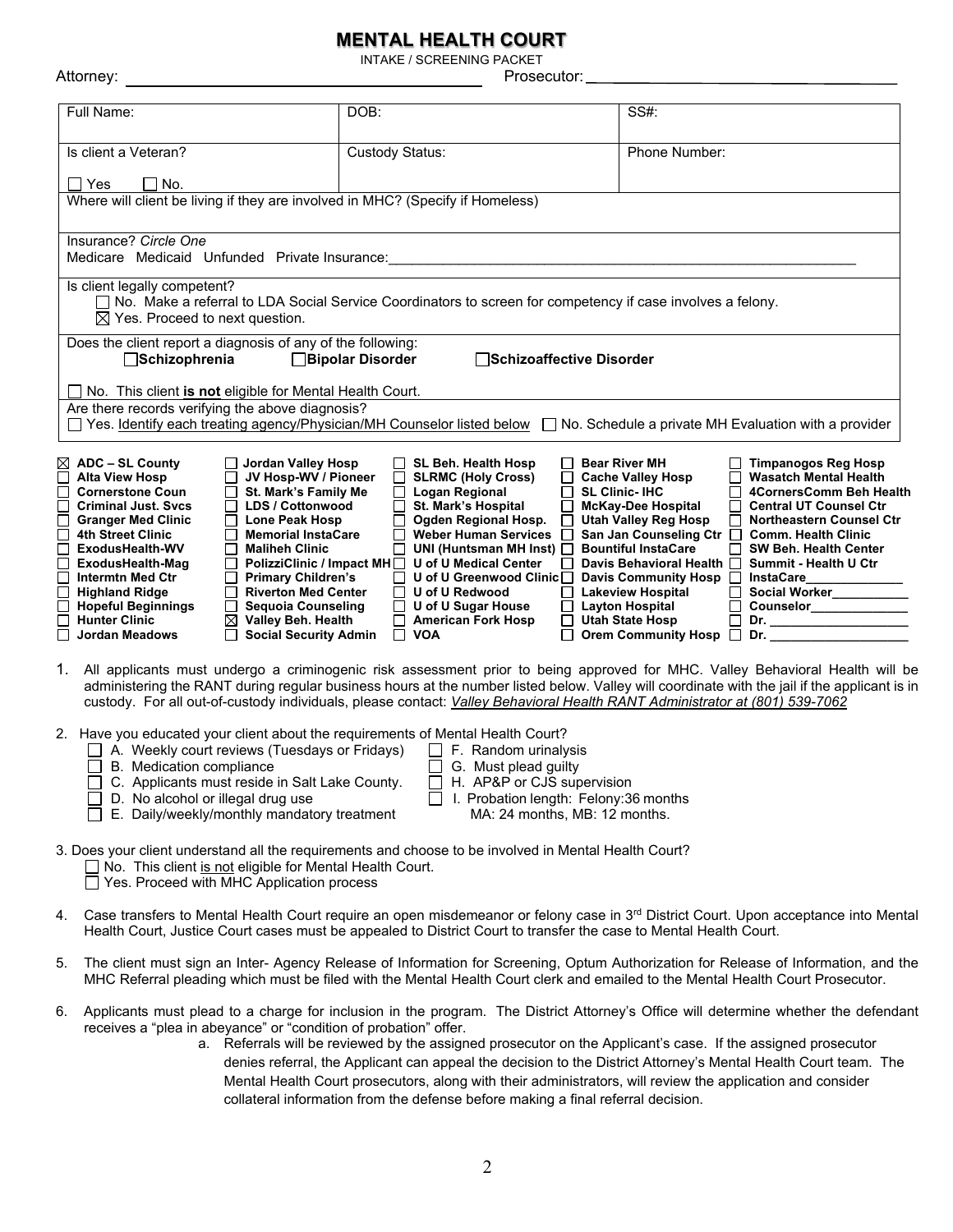# **SALT LAKE THIRD DISTRICT COURT INTER-AGENCY RELEASE OF INFORMATION FOR MENTAL HEALTH COURT SCREENING FORM**

I, DOB:

authorize the release and disclosure of all records and information obtained by my attorney for the sole purposes of clinical and legal screening for the Third District Mental Health Court ("MHC"). Prior to my acceptance into MHC and the terms and conditions of MHC, these records and the information contained therein may not be used for any other purpose. Additionally, I authorize my attorney to provide access to my records and/or detailed summaries of those records to Angie Zuehlke, LCSW of Optum Salt Lake County, Janice Gordan-White, LCSW of Valley Behavioral Health, Salvador Mendez, MSW and Molly Thompson of Salt Lake Legal Defender Association, and Jennifer Mitchell, Salt Lake County District Attorney's Office for the purpose of clinical and legal screening. No information obtained through this release or related screening may be shared with law enforcement agencies or be used for prosecutorial purposes.

This authorization applies to the following types of information, as indicated below:

| <b>Mental Health Diagnosis and Treatment</b> | <b>Medical Diagnosis and Treatment</b>                                                                    |
|----------------------------------------------|-----------------------------------------------------------------------------------------------------------|
| Legal issues/ records                        | Jail/ Custody data                                                                                        |
|                                              | Alcohol & Drug Abuse Treatment (Drug & Alcohol info is protected under Code of Federal Regulations, Title |
| 42, Volume1, Part 2)                         |                                                                                                           |

I understand that my records may be confidential, depending on the information contained in them, under one or more of the following statutes or regulations:

 *Medical Records (including mental health records) - Health Insurance Portability and Accountability Act of 1996 (HIPAA); 45 U.S.C. § 1320d et seq.; Part C and Privacy Rule; CFR, Title 45, Volume 65, Part 160-164. Drug or Alcohol Treatment Records - CFR, Title 42, Volume 1, Part 2.* 

I understand that medical records and drug and alcohol treatment records generally cannot be disclosed without my written consent. This authorization is valid for the duration of the court's supervision/ monitoring period in

Case(s) #:

I understand that all information and records collected may be discussed by all of the above agencies. I waive any durational limits that might otherwise apply to this release.

\_\_\_\_\_\_\_\_\_\_\_\_\_\_\_\_\_\_\_\_\_\_\_\_\_\_\_\_\_\_\_\_\_\_\_\_\_\_\_\_\_ \_\_\_\_\_\_\_\_\_\_\_\_\_\_\_\_\_\_\_\_\_\_\_\_\_\_\_\_\_\_\_\_\_\_\_\_\_\_\_\_\_

Signature of Client **Date** Date Signature of Witness Date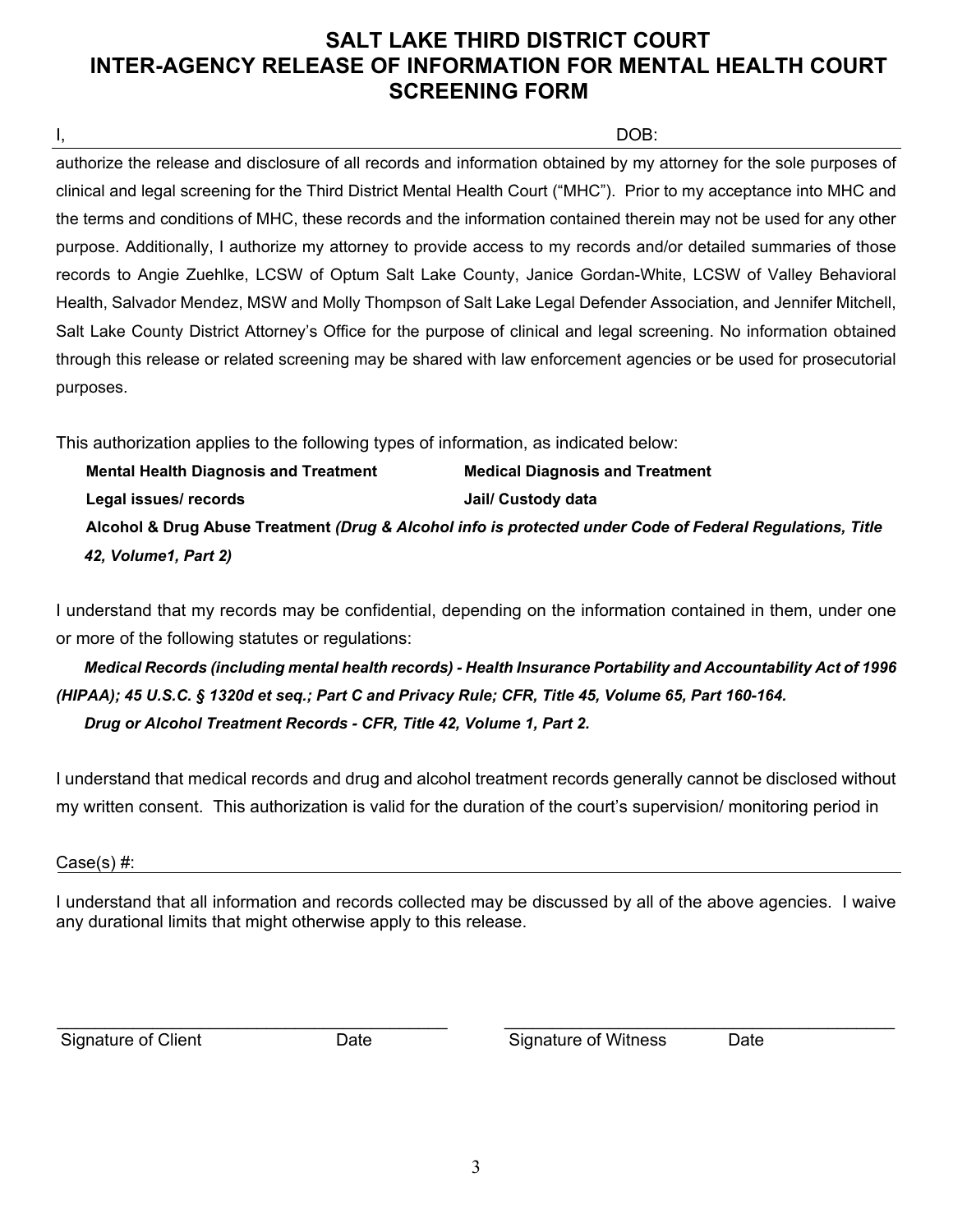

## **Authorization for Release of Information**

| Member's Name           | Date of Birth | Member or Subscriber ID# | Chart $#$ |
|-------------------------|---------------|--------------------------|-----------|
| Member's Street Address | City          | <b>State</b><br>Zip Code |           |

Member's Phone Number

I understand that this authorization is voluntary. I understand that my health information may be protected by the Federal Rules for Privacy of Individually Identifiable Health Information (Title 45 of the Code of Federal Regulations, Parts 160 and 164), the Federal Rules for Confidentiality of Alcohol and Drug Abuse Patient Records (Title 42 of the Code of Federal Regulations, Chapter I, Part 2), and/or state laws. I understand that my health information may be subject to re-disclosure by the recipient and that if the organization or person authorized to receive the information is not a health plan or health care provider the information may no longer be protected by the Federal privacy regulations.

I understand that my health information may contain information created by other persons or entities including health care providers, and may also contain drug and alcohol, mental health, HIV/AIDS, psychotherapy, genetic, reproductive and sexually transmitted disease information. I further understand that by signing this document, I am authorizing the release or exchange of this information with the person or organization named below.

I understand that my health plan may not condition treatment, payment, enrollment, or eligibility for benefits on whether I sign this form, except for certain eligibility or enrollment determinations prior to my enrollment in its health plan, and for health care that is solely for the purpose of creating protected health information for disclosure to a third party.

I understand that I may revoke this authorization at any time by notifying Optum in writing. However, the revocation will not have an effect on any actions Optum took before it received the revocation.

| 3 <sup>rd</sup> District Court            | 450 South State Street                    | <b>SLC, Utah 84114</b> | 801-238-7700 |
|-------------------------------------------|-------------------------------------------|------------------------|--------------|
| Name                                      | Address                                   | City, State, Zip       | Phone        |
| <b>Salt Lake county District Attorney</b> | <b>35 East 500 South</b>                  | <b>SLC, Utah 84114</b> | 385-468-7700 |
| Name                                      | Address                                   | City, State, Zip       | Phone        |
| <b>Legal Defender Association</b>         | <b>275 East 200 South</b>                 | <b>SLC.</b> Utah 84114 | 801-532-5444 |
| Name                                      | Address                                   | City, State, Zip       | Phone        |
| <b>Adult Probation and Parole</b>         | <b>36 Fremont Avenue</b>                  | <b>SLC.</b> Utah 84101 | 801-239-2100 |
| Name                                      | Address                                   | City, State, Zip       | Phone        |
| <b>Criminal Justice Services</b>          | 145 East 1300 South #501                  | <b>SLC.</b> Utah 84115 | 385-468-3500 |
| Name                                      | Address                                   | City, State, Zip       | Phone        |
| <b>NAMI</b> Utah                          | 1600 West 2200 South #202 WVC, Utah 84119 |                        | 801-323-9900 |
| Name                                      | Address                                   | City, State, Zip       | Phone        |

**I authorize Optum to receive from or disclose my individually identifiable health information to the following person(s) or organization(s):**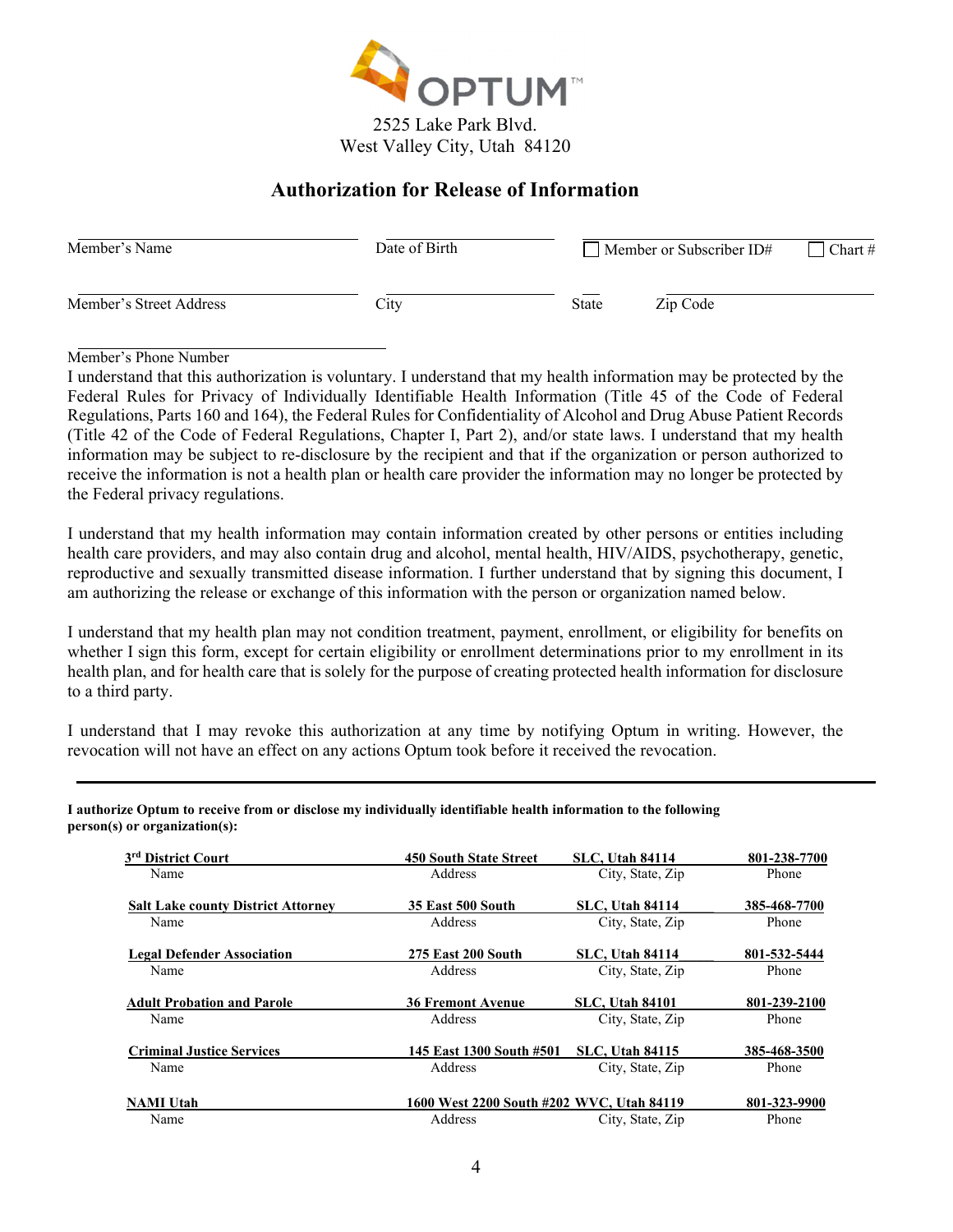| <b>Salt Lake County Metro Jail</b> | 3415 South 900 West        | So. SL, Utah 84119     | 385-468-8400 |
|------------------------------------|----------------------------|------------------------|--------------|
| Name                               | Address                    | City, State, Zip       | Phone        |
| <b>First Step House</b>            | <b>440 South 500 East</b>  | <b>SLC, Utah 84102</b> | 801-359-8862 |
| Name                               | Address                    | City, State, Zip       | Phone        |
| <b>Highland Ridge</b>              | <b>7309 South 180 West</b> | Midvale, Utah 84047    | 385-274-1767 |
| Name                               | Address                    | City, State, Zip       | Phone        |
| <b>Odyssey House</b>               | <b>344 East 100 South</b>  | <b>SLC.</b> Utah 84111 | 801-322-3222 |
| Name                               | Address                    | City, Utah, Zip        | Phone        |
| <b>Recovery International</b>      | 2411 South 1070 West       | <b>WVC. Utah 84119</b> | 801-819-9514 |
| Name                               | Address                    | City, State, Zip       | Phone        |
| <b>Valley Behavioral Health</b>    | 4460 Highland Drive #100   | <b>SLC, Utah 84124</b> | 888-949-4864 |
| Name                               | Address                    | City, State, Zip       | Phone        |
| <b>Volunteers of America</b>       | 435 W. Bearcat Drive       | So. SL, Utah 84115     | 801-363-9414 |
|                                    |                            |                        | Phone        |

#### **Description of individually identifiable health information to be received or disclosed (check appropriate type(s) of information):**

| All                                                                                    |
|----------------------------------------------------------------------------------------|
| <b>Progress Reports</b>                                                                |
| Eligibility/Benfits                                                                    |
| Information used to make benefit determinations                                        |
| All pertinent information Optum Health deems appropriate for the purpose checked below |
| Other (describe):                                                                      |

#### **The purpose of this authorization is (check all that apply):**

To allow the appropriate management of treatment, services, and/or coverage under the member's benefit plan. Benefit Management

Other (describe): Coordination of care during participation in 3<sup>rd</sup> District Mental Health Court

#### **The dates of records to be disclosed:**

From: acceptance into Mental Health Court To: end of participation in Mental Health Court

#### **THE MEMBER OR MEMBER'S REPRESENTATIVE MUST COMPLETE THE REST OF THIS FORM:**

#### **I understand that this authorization will expire:**

On (MM/DD/YYYY) or one year from the date of the signature below (or as set forth in the applicable state-specific provisions below).

**\_\_\_\_\_\_\_\_\_\_\_\_\_\_\_\_\_\_\_\_\_\_\_\_\_\_\_\_\_\_\_\_\_\_\_\_\_\_\_\_\_\_\_\_\_\_\_\_\_\_\_\_\_\_\_\_\_\_\_\_\_\_\_\_\_\_\_\_\_\_\_\_\_\_\_\_\_\_\_\_\_\_\_\_\_\_\_\_\_\_\_\_\_\_** 

 $\mathcal{L}_\mathcal{L} = \{ \mathcal{L}_\mathcal{L} = \{ \mathcal{L}_\mathcal{L} = \{ \mathcal{L}_\mathcal{L} = \{ \mathcal{L}_\mathcal{L} = \{ \mathcal{L}_\mathcal{L} = \{ \mathcal{L}_\mathcal{L} = \{ \mathcal{L}_\mathcal{L} = \{ \mathcal{L}_\mathcal{L} = \{ \mathcal{L}_\mathcal{L} = \{ \mathcal{L}_\mathcal{L} = \{ \mathcal{L}_\mathcal{L} = \{ \mathcal{L}_\mathcal{L} = \{ \mathcal{L}_\mathcal{L} = \{ \mathcal{L}_\mathcal{$ 

**OR** 

Once the following event occurs **(***does not apply to Illinois residents***)**: end of participation in the Mental Health Court program

Member's Signature Date

 $\vert \ \ \vert$ 

Member's Printed Name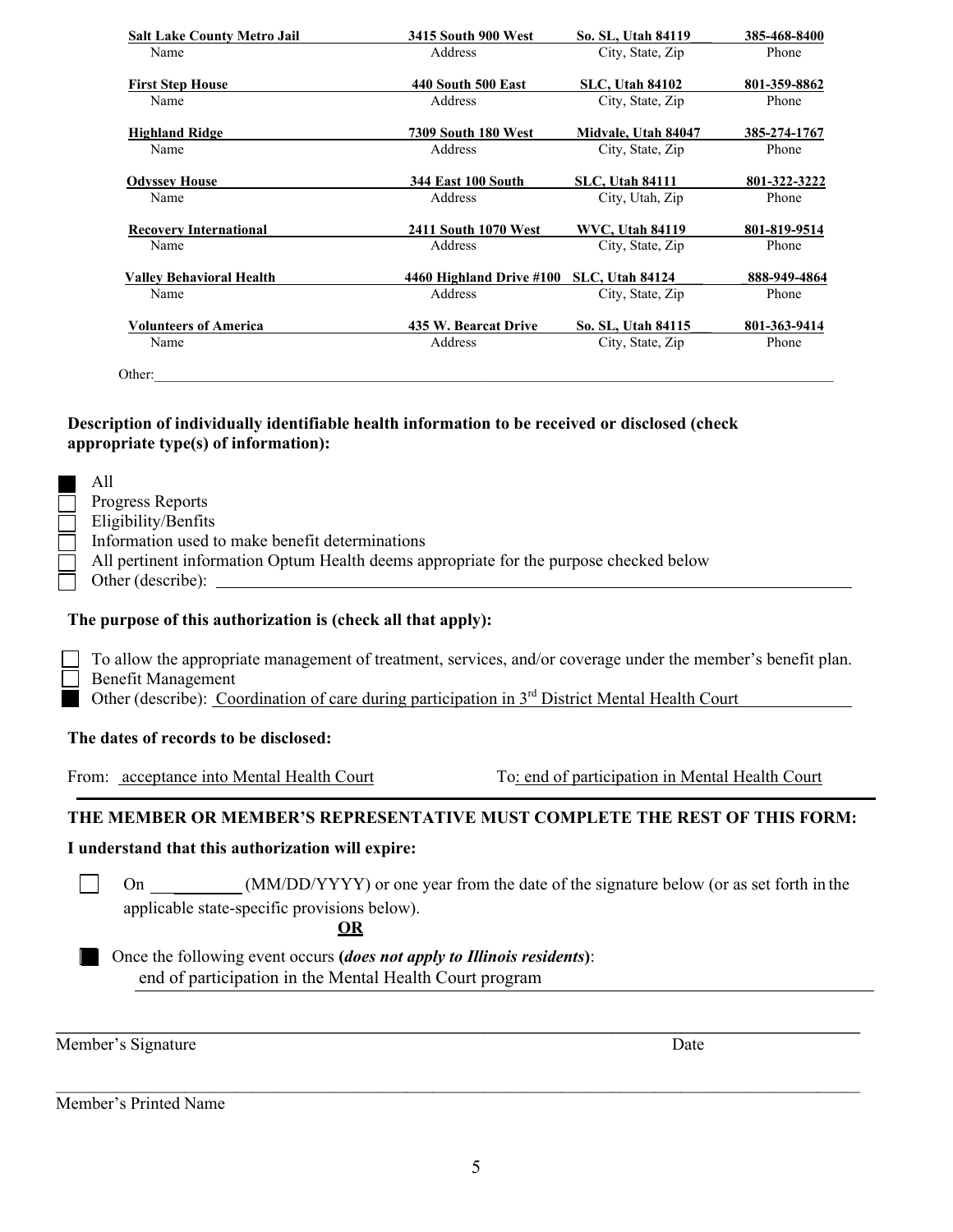| IN THE DISTRICT COURT OF THE THIRD JUDICIAL DISTRICT<br>IN AND FOR SALT LAKE COUNTY, STATE OF UTAH |                                    |  |
|----------------------------------------------------------------------------------------------------|------------------------------------|--|
| THE STATE OF UTAH,<br>Plaintiff,                                                                   | <b>MENTAL HEALTH COURT REFERAL</b> |  |
| VS.                                                                                                | Case No.                           |  |
| Defendant.                                                                                         | <b>JUDGE</b>                       |  |

Mental Health Court.

DATED this  $\_\_\_\_\_\$  day of  $\_\_\_\_\_\_\_\_\_\$ , 2021.

DEFENDANT PROSECUTING ATTORNEY Bar No. \_\_\_\_\_\_\_\_\_\_\_

ATTORNEY FOR DEFENDANT Bar No. \_\_\_\_\_\_\_\_\_\_\_\_

 $\mathcal{L}_\text{max}$  and  $\mathcal{L}_\text{max}$  and  $\mathcal{L}_\text{max}$  and  $\mathcal{L}_\text{max}$